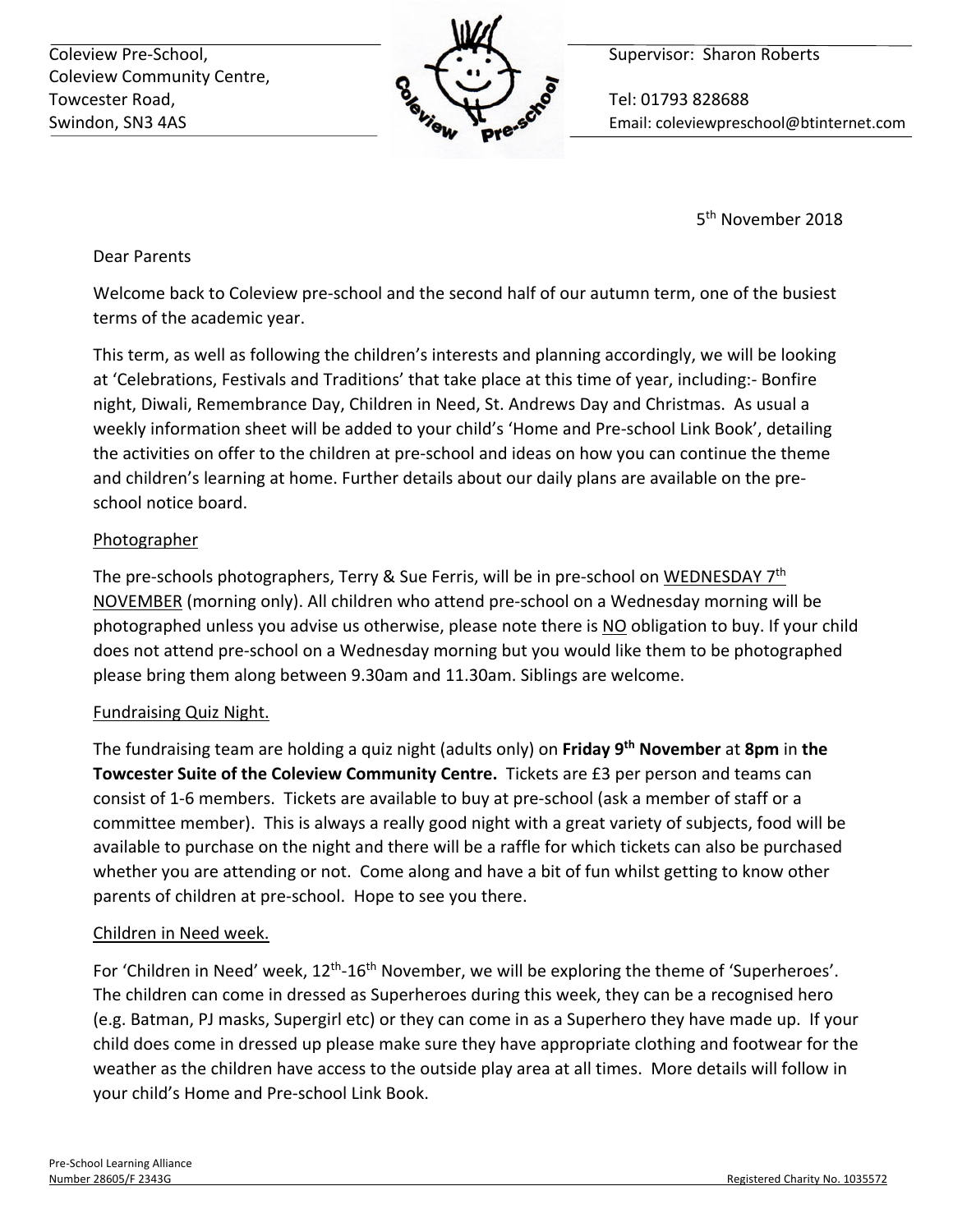### Fund Raising

Thank you to those parents who answered the call for help on the Fund Raising Committee, we are very grateful and hope you enjoy the experience.

The committee are always ready to welcome new members so if you are interested in joining our parents fund raising team, please complete the slip attached and return it to pre-school or alternatively speak to a member of staff. Thank you.

Information is also available on 'FACEBOOK' please search: Coleview Pre-School Fundaising Group.

Your continued support and kindness is very, much appreciated. Thank you.

#### Suggestions Box

We are always open to suggestions and new ideas, particularly if they are from parents as you have a vested interest in our pre-school. Please speak to a member of staff or write in your child's home/pre-school link book/ or if you would prefer please write it down and place it in our suggestions box which is in the pre-school foyer. These can be anonymous if you prefer. Thank you.

### Coats and Jackets

Please remember to provide your child with a coat or jacket to wear during pre-school sessions. As outdoor play is an important factor in children's learning and development, all children have the opportunity to access outdoor play during the pre-school day and therefore need to be suitably clothed as the weather deteriorates. Can I also take this opportunity to remind you **to label all of your children's items of clothing clearly with their names**, to prevent any confusion. Thank you.

#### Dates for your Diary

**THURSDAY 7th NOVEMBER** – Photographer (morning only). Details above.

**FRIDAY 9th November** – Quiz Night. Details as above.

**TUESDAY 11th DECEMBER** – Christmas Concert, 10.30a.m. in the Towcester Suite of the Community Centre. More details to follow.

# **(Please note on this day pre-school will be open after the concert for the afternoon session at 12.30pm as usual.)**

**FRIDAY 14th DECEMBER** – Children's Christmas Party, 10.00 a.m. to 12.00 noon.

**Please note there will be NO pre-school session on this day.** All children should arrive at 10 a.m. and be collected at 12 noon, parents are not required to stay. Thank you.

## Christmas Break.

Pre-School will close after the Christmas party on 14<sup>th</sup> December and will re-open at 09.00am on **TUESDAY 8TH JANUARY 2019.**